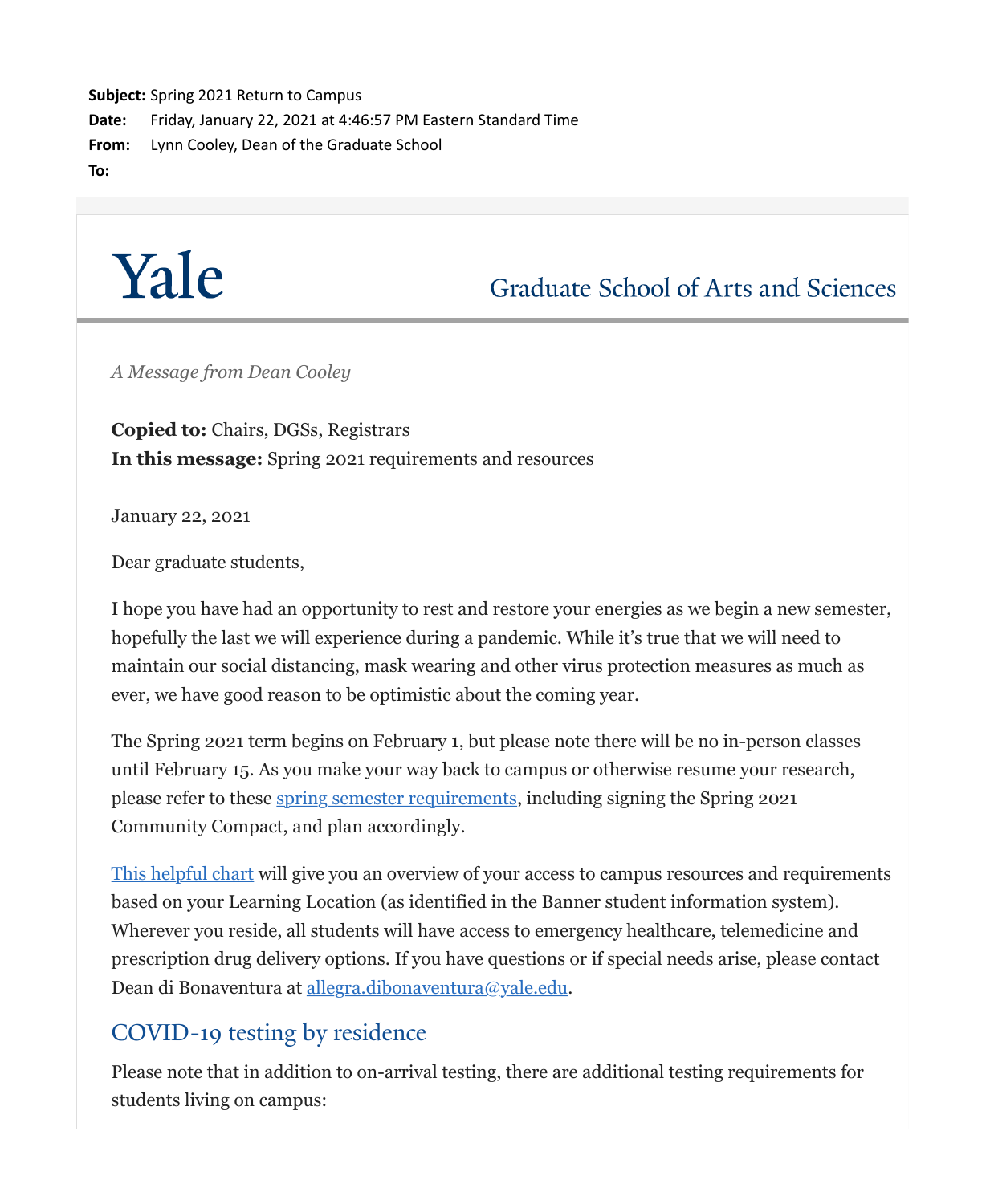- If you live in Helen Hadley Hall and Harkness Hall, you will continue to be required to test twice weekly.
- If you reside on campus in dormitories including Baker Hall, 254 Prospect, and 272 Elm, you will need to test weekly.
- Yale School of Nursing students will need to test once weekly.

I encourage you to be tested as often as you wish, with or without symptoms, in addition to the University's requirements. Testing is easy and available to you anytime by calling the Campus COVID Resource Line at 203-432-6604. Should you test positive for COVID, please cooperate with the contact tracing team and follow the guidelines from Yale Health about when to return to campus.

### Childcare

If you have children, we know you may be feeling a great deal of additional pressure these days. To help, we've increased the number of crisis care days to 40 (previously 25). For more [information about childcare resources available to you, please visit the University's COVID-19](https://click.message.yale.edu/?qs=d449fa787f8ece0f31f81332524d2c8805697d507346ea6b7958c134651a5177bcd62d50fd71aef8ae46661d31435dd7cdaf5f5d410330da) Childcare Resources page or contact our Health and Safety Leaders (HSLs) at [gsas.safetyteam@yale.edu.](mailto:gsas.safetyteam@yale.edu)

# Current travel policy

Please see the [University's guidance](https://click.message.yale.edu/?qs=d449fa787f8ece0fbdbab7a6257b748555c24bd953733d15df29778756f549c08555c754ecca59517a440ffef5577442626fde68b84eecd0) for arriving at/returning to Yale from anywhere outside Connecticut for any duration of time (more than 24 hours).

The University continues to strongly discourage travel for the duration of the pandemic. Please refer to the University's travel guidelines for more information, and for urgent or exceptional cases, please contact the GSAS health and safety leaders at [gsas.safetyteam@yale.edu](mailto:gsas.safetyteam@yale.edu).

### International students

All first-year international students, whether starting their first or second term in February, must include a class with an in-person component in their schedules. Please consult with your DGS about the classes in your program that meet this requirement.

The Office of International Students and Scholars (OISS) has updated its FAQs for [current/continuing students](https://click.message.yale.edu/?qs=d449fa787f8ece0f3382f6cae961b41a1308ae13dab7004a31dcbf26477c765b39088325a9b68e4dbc9a853a9edbcde11b8c39ed5f37fe8d) [and for students arriving for the Spring 2020 semester for the first](https://click.message.yale.edu/?qs=d449fa787f8ece0ffdb1c55daf30d5e15013896d0f48996113420d7a5f469d72bc2a030f2fd91f9669a0d13e38f147b08594ad5007d0c8fa) time.

Please note that if you are coming to Yale from abroad, there are new CDC travel requirements.